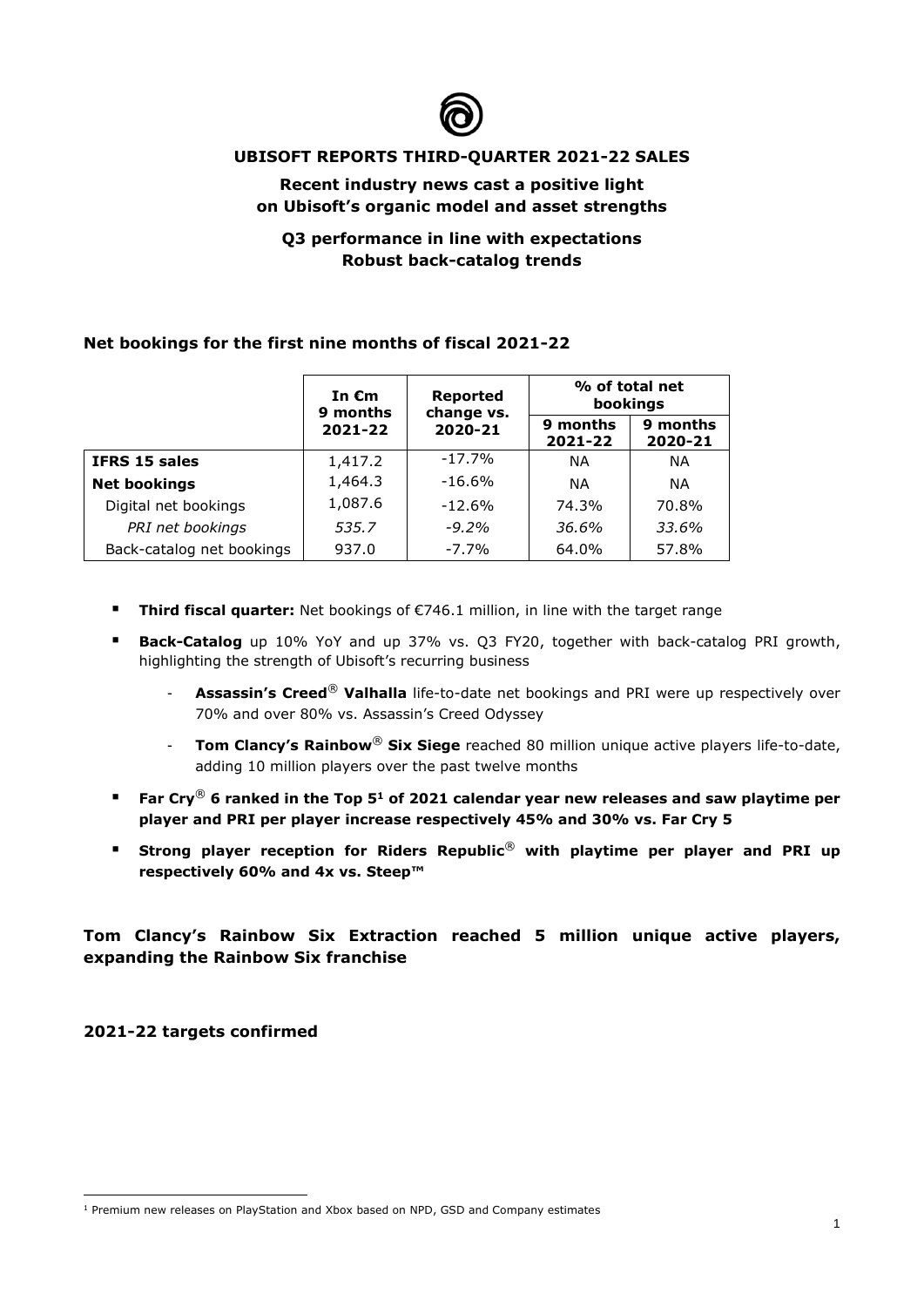**Paris, February 17, 2022** – Today, Ubisoft released its sales figures for the third quarter of fiscal 2021- 22, i.e. the three months ended December 31, 2021.

Yves Guillemot, Co-Founder and Chief Executive Officer, said *"The beginning of the year offered a striking confirmation of both the great appeal of the videogame industry and of the scarcity of high-quality assets. The multiplication of platforms offers great opportunities for IP creators like Ubisoft. With our long-term approach and appetite for taking creative risks, we have developed internally some of the industry's strongest proprietary brands as well as the industry's deepest and most diversified portfolio. Along the way, we have also built the most significant production and creative capabilities, cutting-edge technologies and a strong community of engaged players. This makes us exceedingly confident about Ubisoft's future and our capacity to take full advantage of the industry's powerful momentum.*"

Frédérick Duguet, Chief Financial Officer, said "*Our Q3 performance is once again a demonstration of the robustness of our model. It is based both on new releases continuously feeding the deep and diversified stream of revenues from our back-catalog and on our capacity to leverage the strength of our brands. Q4 will see very strong growth with very dynamic back-catalog trends, high-quality new releases, partnerships and significant post-launch content delivery throughout our brands."*

Yves Guillemot concluded *"Looking forward, we have unmatched production scale and creative firepower. We are investing in promising new technologies, and we have increasing access to all distribution venues, platforms, geographies and business models leveraging the strength of our brands. We could not be prouder of our teams' work on what is the richest pipeline of games in Ubisoft's history."*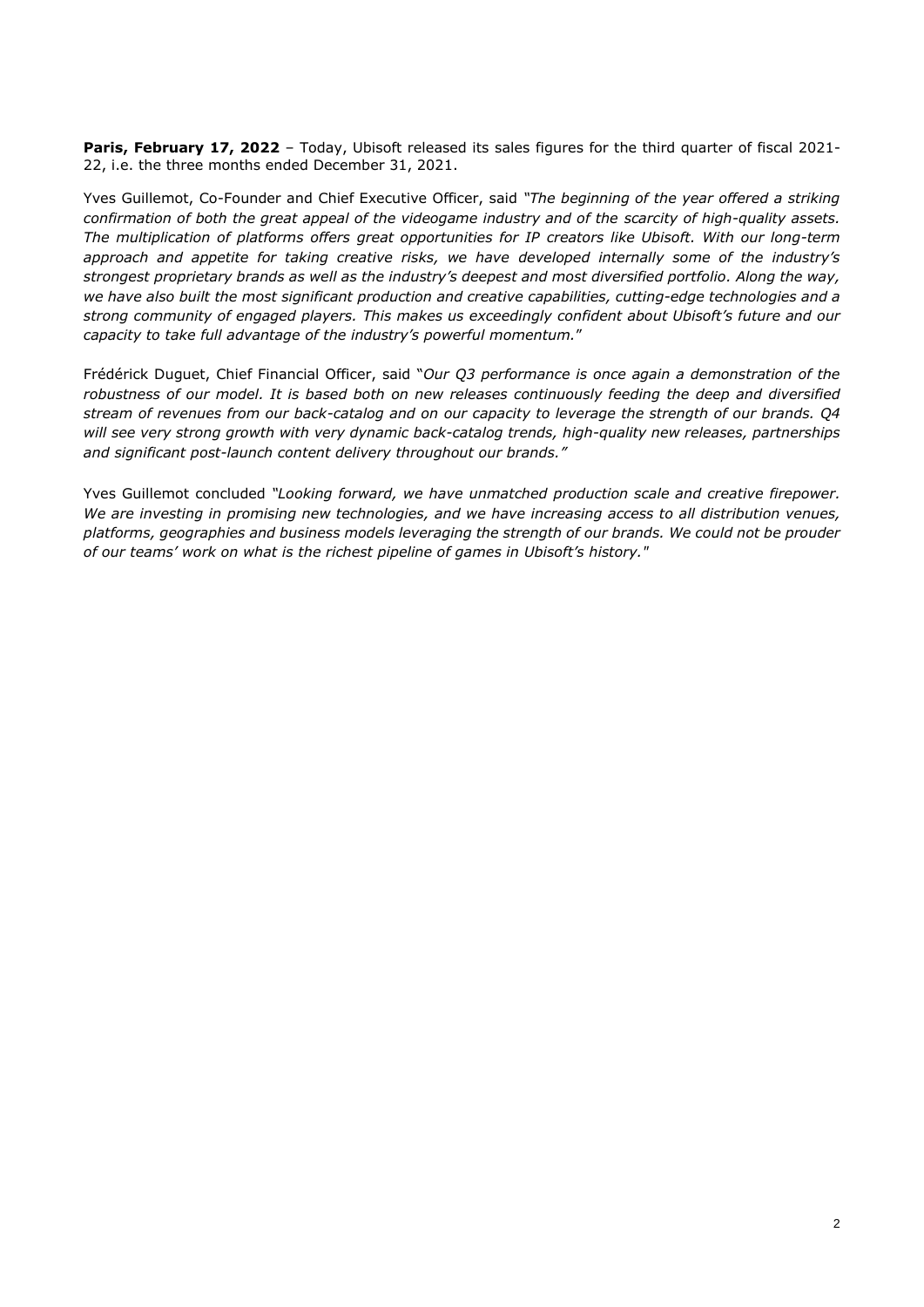# **An asset-based model**

#### **Value of Ubisoft's organic model**

In a fast-moving IP-based industry with regular technology, platform and business model breakthroughs, companies can build a powerful portfolio of assets and strong value by relying on a range of strategies from organic investments, partnerships, M&A and licensing to outsourcing. Each approach requires very large investments. Against this backdrop, the beginning of the year offered a striking confirmation of both the great appeal of the videogame industry and of the scarcity of high-quality assets. It is now very clear that, while the organic model requires time and iterations, M&A requires unprecedented levels of investments.

#### **Ubisoft's assets have never been so strong at a time when the value of assets has never been so high**

Over our 35 years of existence, Ubisoft has developed the culture, the skills and the organization to create value organically for our players, talents and shareholders. We believe the recent industry news has cast a very positive light on what makes them so valuable. With our long-term approach and appetite for taking creative risks, we have built some of the strongest assets in the industry:

- A production powerhouse, strong of 17,000 talents, structured around the seasoned Lead & Associate organization of Ubisoft's global network of more than 45 studios, which bring together high AAA production standards with world class creative and engineering talents.
- The deepest and most diverse portfolio of proprietary brands in the industry, including some of the most beloved franchises in videogames: Assassin's Creed, Beyond Good & Evil™, Brawlhalla®, The Crew®, Tom Clancy's The Division®, Far Cry, For Honor®, Tom Clancy's Ghost Recon®, Hungry Shark®, Idle Miner Tycoon™, Immortals Fenyx Rising, Just Dance®, Mario + Rabbids®, Might & Magic®, Rainbow Six, Riders Republic and Watch Dogs®.
- Robust proprietary technologies, from cutting-edge engines (Anvil and Snowdrop) and a comprehensive online services and distribution platform (Ubisoft Connect) to i3D.net, Ubisoft's thriving video game hosting business. This is in addition to investments in promising new technologies, including cloud computing, artificial intelligence, Web3, UGC, voxel and VR.

#### **Benefits of the vertically integrated organization**

Growing in an organic manner requires not only a different mindset but also a dependable organization, unique in its structure and strategically vertically integrated. While other models rely heavily on outsourcing that proves to be increasingly expensive, we internalize most of our tasks and the several thousands of jobs that come with them. This offers better control of the production process and editorial direction at a time when projects are enormously complex. It also allows for control and ownership of technological investments and innovations. Finally, this model leverages our diverse portfolio through synergies and economies of scale. This is how Ubisoft has been able to deliver more high-quality content than any other developer in the context of major challenges related to the global pandemic.

#### **The richest pipeline of games in Ubisoft's history**

Additionally, our organic investments – to expand our premium portfolio and bring our established franchises to a significantly wider audience through free-to-play – require several thousand talents to work on new technology and game projects for several years before generating revenues. While it takes time, this is how, over its history, Ubisoft has delivered major topline growth and massive shareholder value. As we develop our own capabilities across platforms for free-to-play, we are also partnering with Tencent, one of the most prolific developers of mobile games for core audiences. This partnership is getting closer to bear meaningful fruits. Equally, our ambitious roadmaps for our biggest franchises, combined with our investments in Avatar: Frontiers of Pandora™, Beyond Good and Evil 2, Skull & Bones™, the Star Wars game and unannounced new IPs are expected to expand our premium portfolio in a significant way.

#### **The multiplication of platforms benefits IP creators**

Looking ahead, the multiplication of platforms offers great opportunities for IP creators like Ubisoft. As demonstrated by our recent partnerships, there is a growing need to bring high-quality content and engaged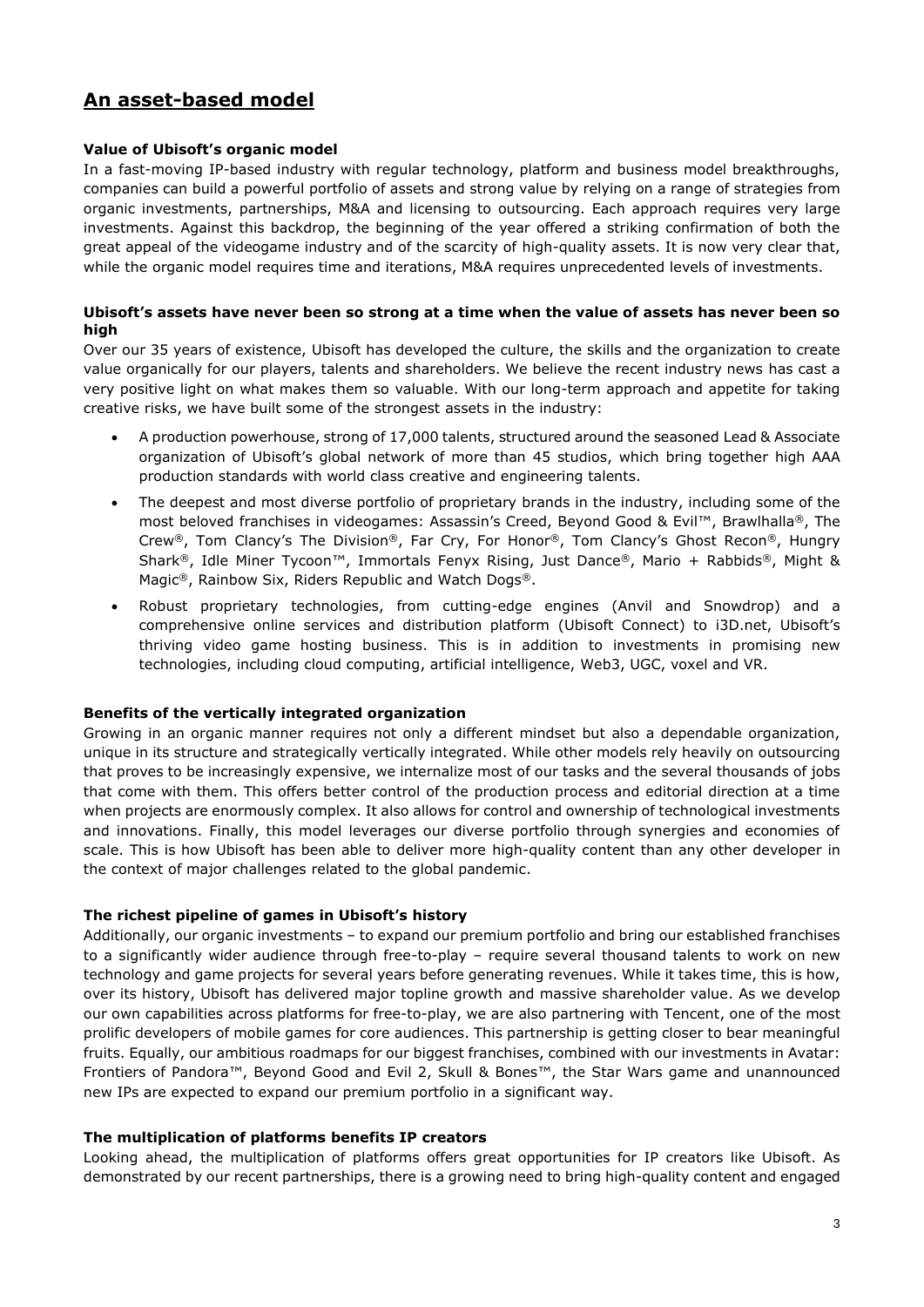communities to all platforms. We have therefore been increasingly valuing the strengths of our IPs and the depth and diversity of our portfolio.

# **Q3 & FY22 commentary**

#### **New releases**

Players continue to have a great time in Far Cry  $6$  – which ranked in the top  $5<sup>2</sup>$  biggest new releases in calendar 2021 – and its post-launch content released over the quarter that included the Vaas: Insanity DLC, Far Cry 3 Blood Dragon and the Danny Trejo live event. Playtime per player is now up 45% when compared with Far Cry 5, with PRI per player up 30%. Far Cry 6 will continue to deliver exciting new content, including the recent Rambo live event and upcoming Stranger Things crossover mission. Riders Republic launched on October 28<sup>th</sup> with a positive reception from press and the community, with playtime per player and PRI up 60% and 4x respectively versus Ubisoft Annecy's previous game Steep. The launch of the Winter Bash mid-December and the introduction of the season progression, new sponsors, new gear, and live events drove acquisition and engagement throughout December. Just Dance 2022 continues to leverage Switch momentum and delivered a third consecutive year of strong performance.

#### **Back-catalog**

With third quarter back-catalog bookings up 10% year-on-year and 37% vs. 2 years ago, Ubisoft's deep portfolio of games continues to deliver a solid performance, highlighting its recurrence and resilience. The main drivers were Assassin's Creed Valhalla and Odyssey, Brawlhalla, The Crew 2, Far Cry 5, Ghost Recon Breakpoint, For Honor, Immortals Fenyx Rising, Mario + Rabbids Kingdom Battle, Rainbow Six Siege and Watch Dogs Legion.

#### **Assassin's Creed**

Assassin's Creed Valhalla posted a remarkable performance in Q3 with overall engagement now up more than 30% when compared to Assassin's Creed Odyssey life-to-date. This solid performance coupled with a stronger post-launch program delivered impressive life-to-date net bookings and PRI growth of respectively over 70% and over 80%. On March 10, Ubisoft Sofia, the team behind Assassin's Creed Rogue, will be bringing the Dawn of Ragnarök expansion, Ubisoft's biggest ever expansion.

Elsewhere in the Assassin's Creed universe, the introduction of the Crossover stories in December, bringing new free content to both Valhalla and Odyssey, drove Odyssey's strongest month of the year in terms of engagement. Ubisoft is bringing today The Ezio Collection to Switch, allowing fans to step into the legendary footsteps of Master Assassin, Ezio.

Altogether, the Assassin's Creed brand confirms its status as a powerful evergreen franchise.

#### **Tom Clancy's Rainbow Six**

Despite intense competition, Rainbow Six Siege recently passed the 80 million player mark, adding 10 million players over the past twelve months, and continues to be one of the biggest multiplayer shooters on the market. In esports, the Six Invitational, the game's biggest competition of the year, is in full swing this week, with the Grand Final scheduled on February 20 and with exciting reveals for Year 7 of the game. Players will have a lot to look forward with the most ambitious year of new features and content to date.

Rainbow Six Extraction was released on January 20 and expands the Rainbow Six franchise with a co-op focused experience IGN calls "o*ne of the boldest games in recent Ubisoft history*." Extraction has already exceeded 5 million unique players to date, bringing in new players to the franchise and Siege's engaged fans, as well as a significant number of reactivated lapsed franchise players. An innovative Buddy Pass system that allows players to let their friends play free for up to two weeks will continue to fuel the game's growth along with the title's inclusion in Game Pass. There is more to come for Extraction players postlaunch, which will be revealed during the Six Invitational broadcast tomorrow.

<sup>2</sup> Premium new releases on PlayStation and Xbox based on NPD, GSD and Company estimates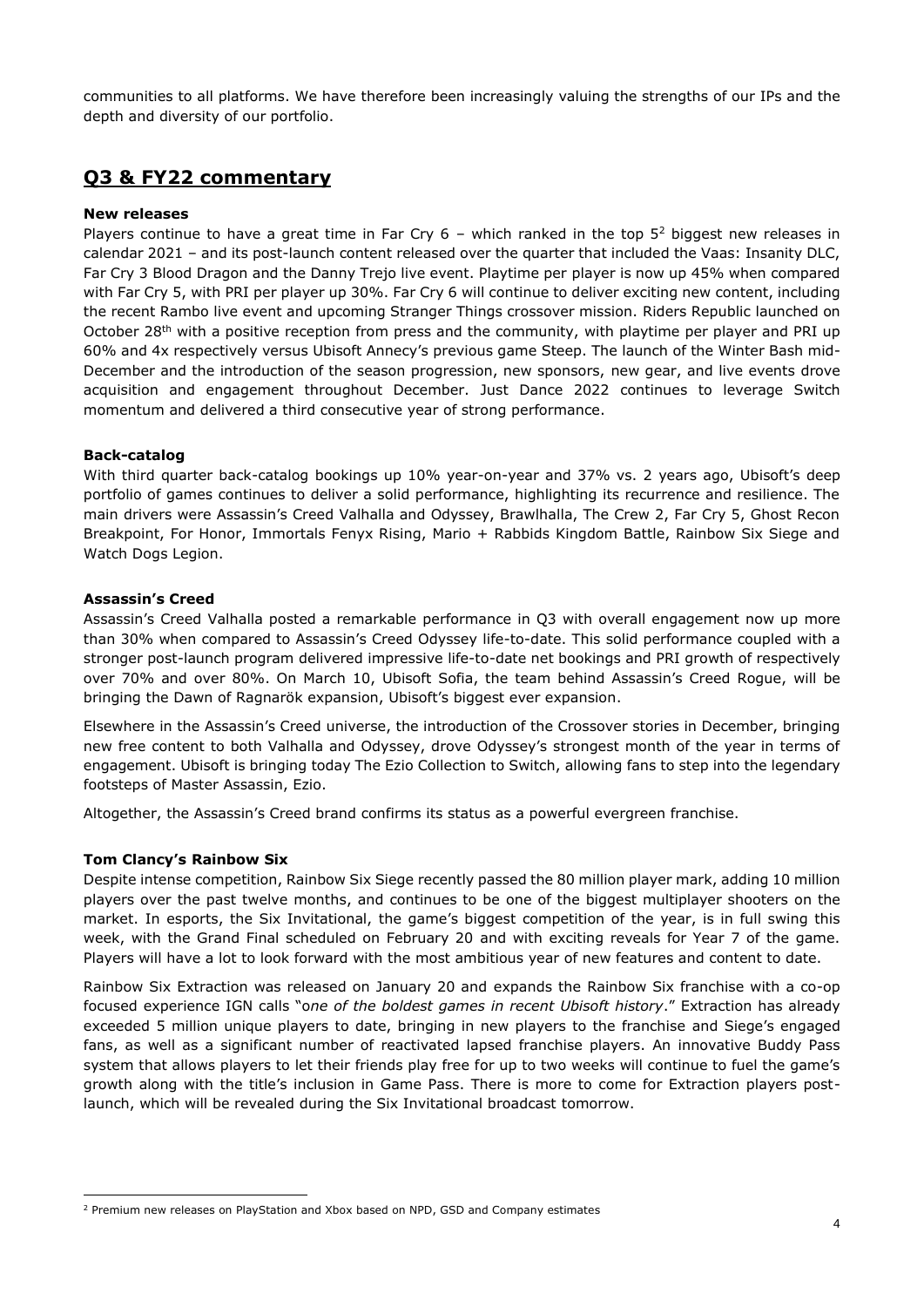# **Building the future of Ubisoft**

#### **FY23 game pipeline**

In line with Ubisoft's commitment to significantly expand its offering, the next fiscal year will notably include the releases of Avatar: Frontiers of Pandora, Mario + Rabbids: Sparks of Hope, Skull & Bones as well as more exciting games.

Ubisoft continues to progress towards its ambition to extend its brands' reach to a significantly larger audience through free-to-play across all geographies and platforms.

#### **Splinter Cell remake development underway**

Ubisoft announced that the development of a Splinter Cell® remake is underway. The project is led by the team at Ubisoft Toronto and will leverage the power of Ubisoft's Snowdrop engine. This once again highlights the value that lies within Ubisoft's portfolio of iconic brands.

#### **Building a more inclusive and welcoming workplace**

A recent [interview](https://news.ubisoft.com/en-us/article/11uOLKj4zcaoIABr2UaO5l/how-ubisoft-is-building-a-more-inclusive-welcoming-workplace) with Anika Grant, Ubisoft's Chief People Officer, posted on Ubisoft News, outlines the recent changes implemented at Ubisoft.

#### **Bringing new, experienced talent to the Editorial department**

Ubisoft appointed Fawzi Mesmar as the newest VP of Editorial, a veteran game designer with more than 18 years of experience. Most recently the Head of Design at DICE, Fawzi will work closely with Ubisoft's worldwide production teams to help shape the creative vision of Ubisoft's vast portfolio of games and franchises. He will also partner with teams across Ubisoft to ensure they are including diverse perspectives throughout the production process.

#### **TAFEP concludes investigation into Ubisoft Singapore**

The Tripartite Alliance for Fair and Progressive Employment Practices (TAFEP) in Singapore completed its investigation into the Ubisoft Singapore studio and concluded that the studio has a structured system in place to handle any workplace misconduct reports, that past reports were handled appropriately and that salaries are performance-based.

#### **New studio in Sherbrooke and extension of the partnership with Québec to 2030**

25 years after its first steps in Québec, Ubisoft announced in November the opening of a fourth video game development studio in the province, in the city of Sherbrooke, as well as an extension of its partnership with the province to 2030. This new studio reaffirms Ubisoft's commitment as a major economic player serving the province's workforce, communities and ecosystems and it will leverage the city's hotbed of talent and high-tech expertise as well as its burgeoning digital ecosystem. This partnership is yet another example of the virtues of Ubisoft's Lead & Associate organization, enabling a regional and international footprint to attract the best talents all over the world in order to deliver its organic growth opportunities.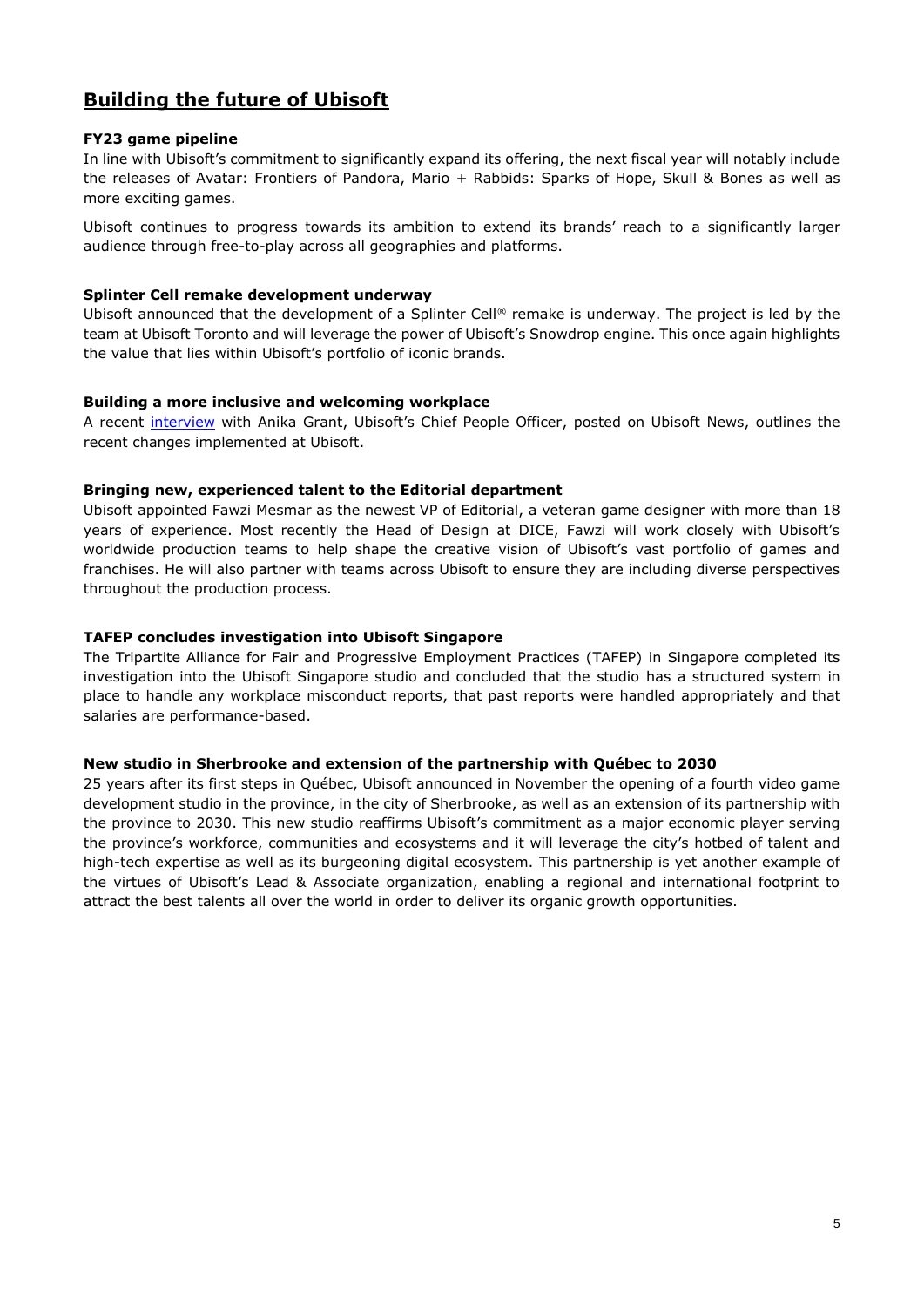#### *Note*

*The Group presents indicators which are not prepared strictly in accordance with IFRS as it considers that they are the best reflection of its operating and financial performance. The definitions of the non-IFRS indicators are appended to this press release.*

## **Sales and net bookings**

|                                      | Q3      |         | 9 months |         |
|--------------------------------------|---------|---------|----------|---------|
| In $\epsilon$ millions               | 2021-22 | 2020-21 | 2021-22  | 2020-21 |
| IFRS 15 sales                        | 665.9   | 965.1   | 1,417.2  | 1,722.1 |
| Deferred revenues related to IFRS 15 | 80.2    | 35.9    | 47.1     | 33.6    |
| <b>Net bookings</b>                  | 746.1   | 1,001.0 | 1,464.3  | 1,755.7 |
| Digital net bookings                 | 530.2   | 588.4   | 1,087.6  | 1,243.8 |
| PRI net bookings                     | 187.1   | 218.4   | 535.7    | 589.9   |
| Back-catalog net bookings            | 340.8   | 308.5   | 937.0    | 1,015.2 |

IFRS 15 sales for the third quarter of 2021-22 came to €665.9 million, down 31.0% (31.8% at constant exchange rates<sup>3</sup>) compared with the  $\epsilon$ 965.1 million generated in third-quarter 2020-21.

For the first nine months of 2021-22, IFRS 15 sales amounted to €1,417.2 million, down 17.7% (17.3% at constant exchange rates) compared with the €1,722.1 million figure for the first nine months of 2020-21.

Net bookings for third-quarter 2021-22 totaled €746.1 million, in line with the Group's target of between €725.0 million and €780.0 million and representing a decrease of 25.5% (26.1% at constant exchange rates) compared with the €1,001.0 million recorded for the third quarter of 2020-21.

For the first nine months of 2021-22, net bookings stood at €1,464.3 million, down 16.6% (16.2% at constant exchange rates) on the €1,755.7 million generated in the first nine months of 2020-21.

### **Outlook**

#### Full-year 2021-22

The Company confirms its Net bookings target of between flat to slightly down and its non-IFRS operating income target of between €420 million and €500 million.

<sup>&</sup>lt;sup>3</sup> Sales at constant exchange rates are calculated by applying to the data for the period under review the average exchange rates used for the same period of the previous year.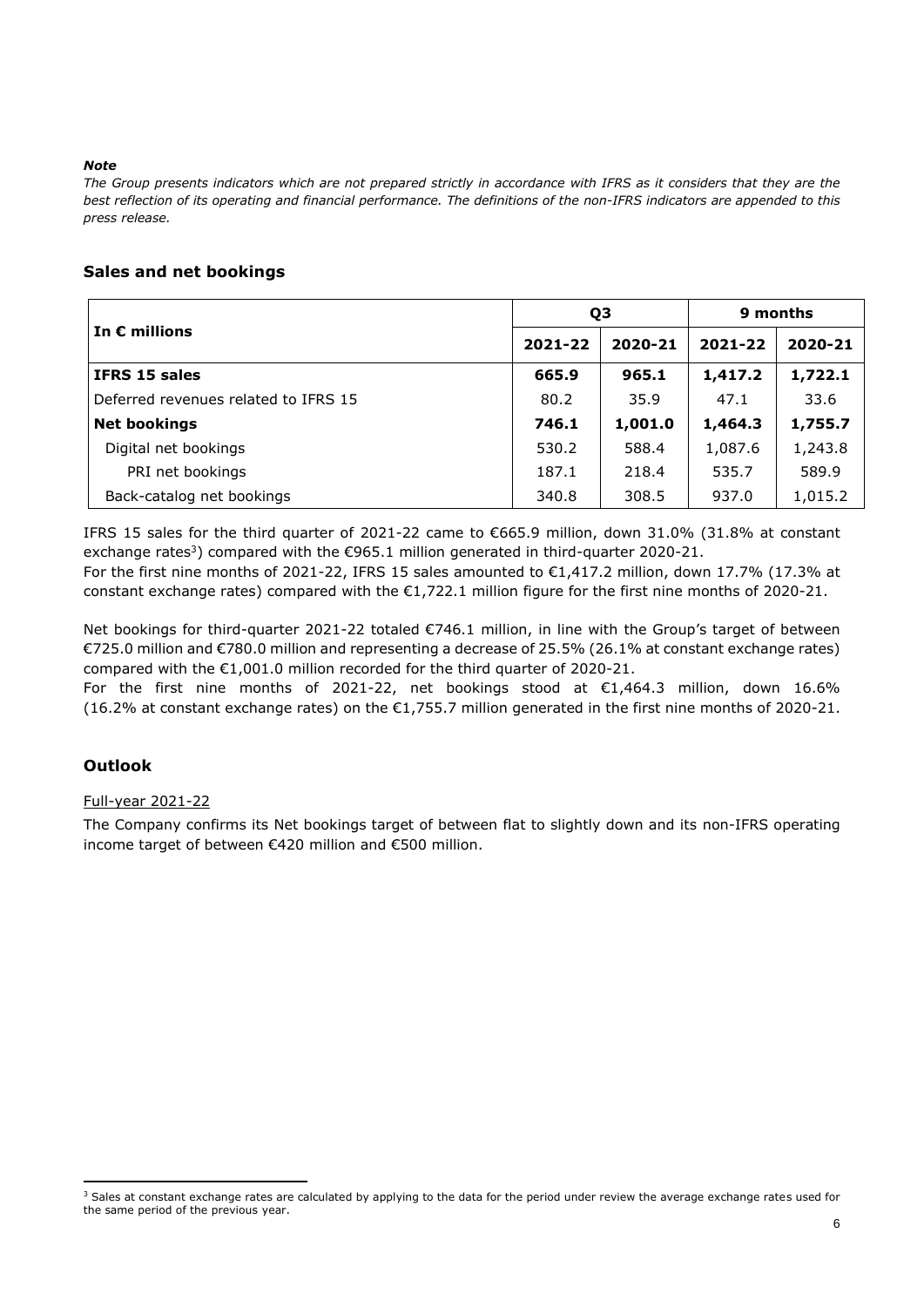#### **Conference call**

Ubisoft will hold a conference call today, Thursday February 17, 2021, at 6:15 p.m. Paris time/5:15 p.m. London time/12:15 p.m. New York time. The conference call can be accessed live and via replay by clicking on the following link: **https://edge.media-server.com/mmc/p/a3wsxdhw**

#### **Contacts**

**Investor Relations** Jean-Benoît Roquette SVP Investor Relations + 33 1 48 18 52 39 [Jean-benoit.roquette@ubisoft.com](mailto:Jean-benoit.roquette@ubisoft.com)

Alexandre Enjalbert Senior Investor Relations Manager +33 1 48 18 50 78 Alexandre.enjalbert@ubisoft.com

**Press Relations**  Michael Burk Senior Director of Corporate Public Relations + 33 1 48 18 24 03 [Michael.burk@ubisoft.com](mailto:Michael.burk@ubisoft.com)

#### **Disclaimer**

This press release may contain estimated financial data, information on future projects and transactions and future financial results/performance. Such forward-looking data are provided for information purposes only. They are subject to market risks and uncertainties and may vary significantly compared with the actual results that will be published. The estimated financial data have not been reviewed by the Statutory Auditors. (Additional information is provided in the most recent Ubisoft Registration Document filed on June 10, 2021, with the French Financial Markets Authority (l'Autorité des Marchés Financiers)).

#### **About Ubisoft**

Ubisoft is a creator of worlds, committed to enriching players' lives with original and memorable entertainment experiences. Ubisoft's global teams create and develop a deep and diverse portfolio of games, featuring brands such as Assassin's Creed®, Brawlhalla®, For Honor®, Far Cry®, Tom Clancy's Ghost Recon®, Just Dance®, Rabbids®, Tom Clancy's Rainbow Six®, The Crew®, Tom Clancy's The Division®, and Watch Dogs®. Through Ubisoft Connect, players can enjoy an ecosystem of services to enhance their gaming experience, get rewards and connect with friends across platforms. With Ubisoft+, the subscription service, they can access a growing catalog of more than 100 Ubisoft games and DLC. For the 2020–21 fiscal year, Ubisoft generated net bookings of €2,241 million. To learn more, please visit: www.ubisoftgroup.com.

*© 2022 Ubisoft Entertainment. All Rights Reserved. Ubisoft and the Ubisoft logo are registered trademarks in the US and/or other countries.*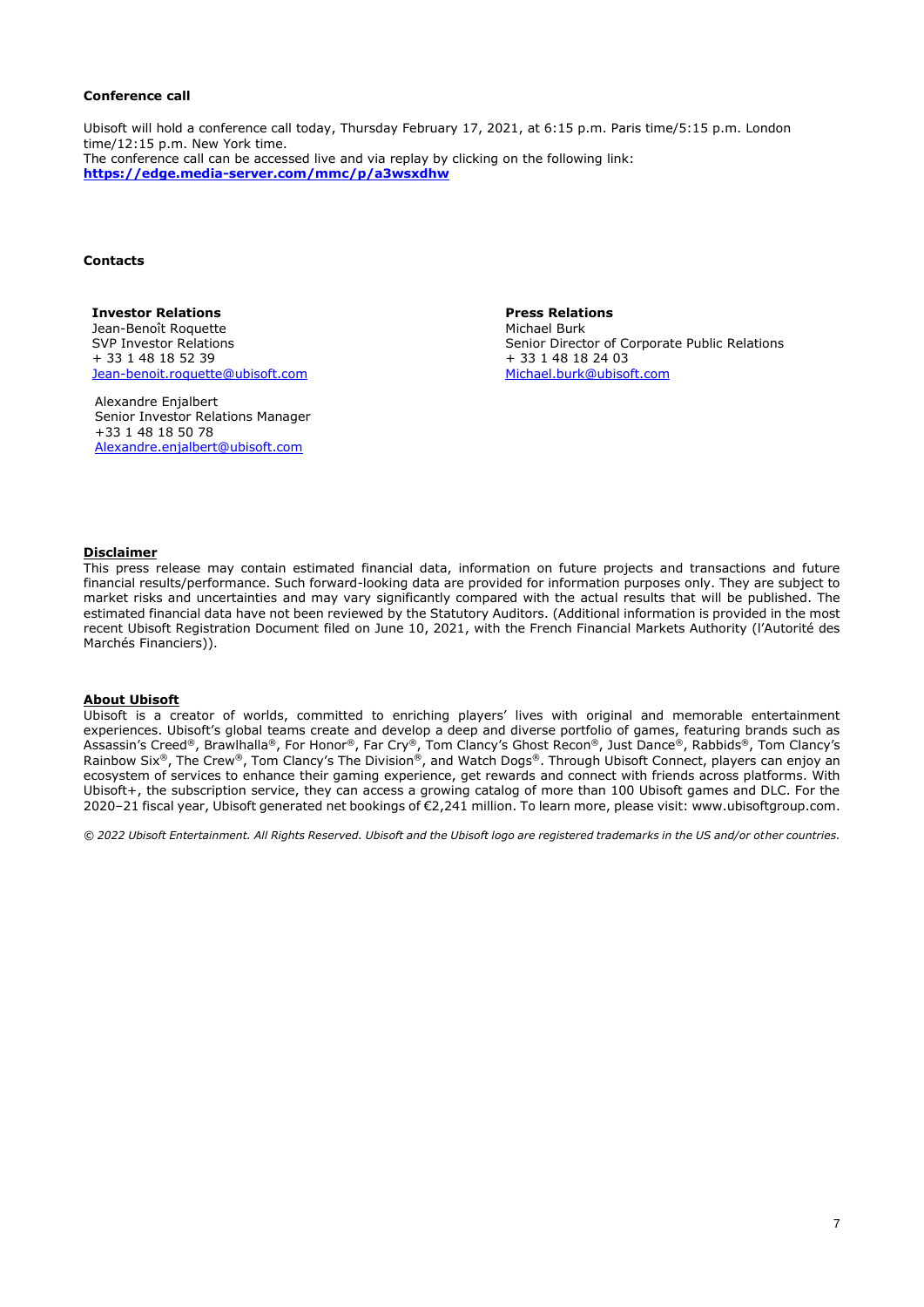## *APPENDICES*

### **Definition of non-IFRS financial indicators**

Net bookings corresponds to sales restated for the services component and including unconditional amounts related to license or distribution agreements recognized independently of the achievement of performance obligations.

Player Recurring Investment (PRI) corresponds to sales of digital items, DLC, season passes, subscriptions and advertising.

Non-IFRS operating income calculated based on net bookings corresponds to operating income less the following items:

- Stock-based compensation expense arising on free share plans, group savings plans and/or stock options.
- Depreciation of acquired intangible assets with indefinite useful lives.
- Non-operating income and expenses resulting from restructuring operations within the Group.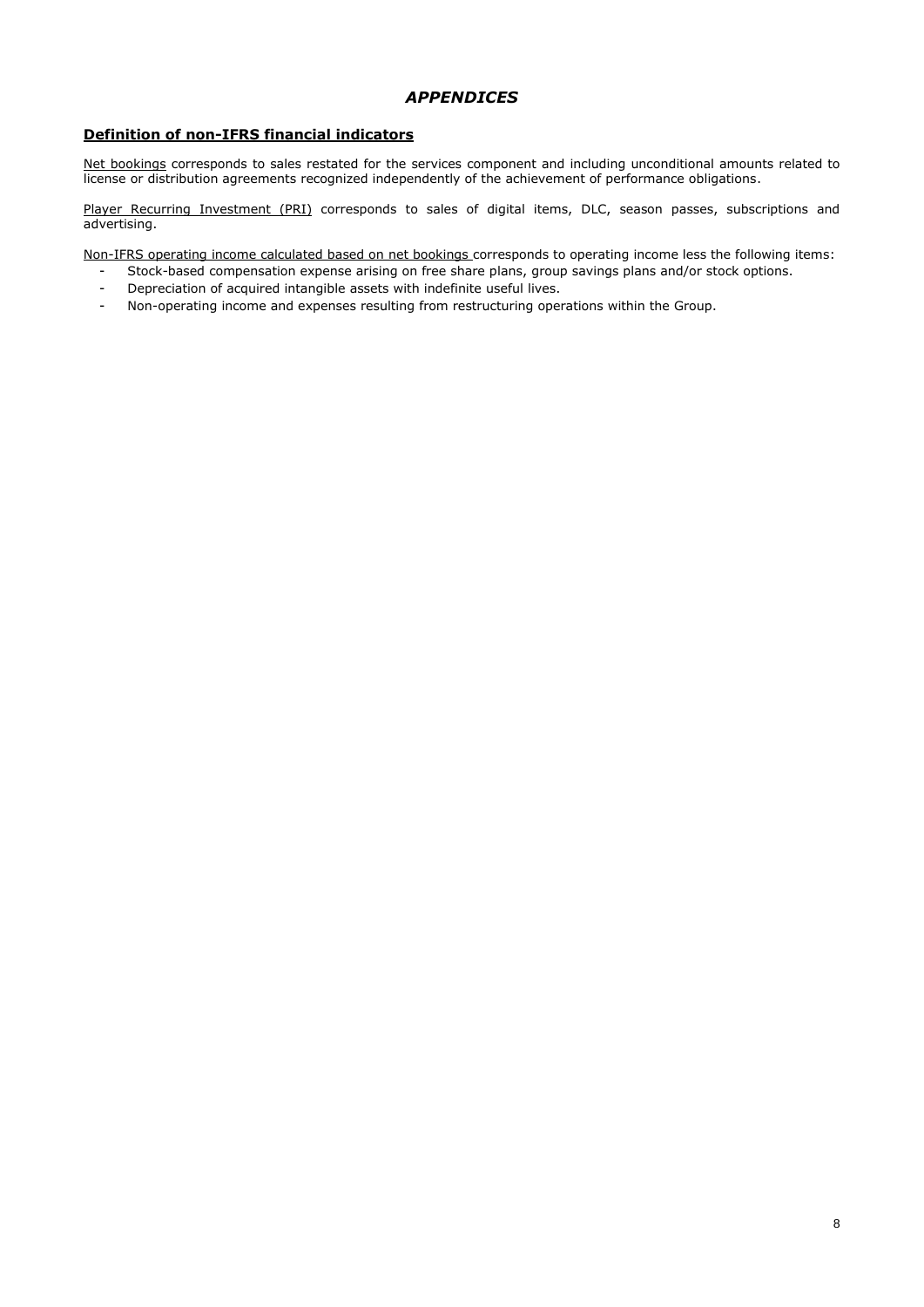# **Breakdown of net bookings by geographic region**

|                   | Ο3<br>2021-22 | Ο3<br>2020-21 | 9 months<br>2021-22 | 9 months<br>2020-21 |
|-------------------|---------------|---------------|---------------------|---------------------|
| Europe            | 39%           | 39%           | 35%                 | 36%                 |
| Northern America  | 48%           | 48%           | 49%                 | 49%                 |
| Rest of the world | 13%           | 13%           | 16%                 | 15%                 |
| <b>TOTAL</b>      | 100%          | 100%          | 100%                | 100%                |

# **Breakdown of net bookings by platform**

|                                   | Q <sub>3</sub><br>2021-22 | Q3<br>2020-21 | 9 months<br>2021-22 | 9 months<br>2020-21 |
|-----------------------------------|---------------------------|---------------|---------------------|---------------------|
| PLAYSTATION®4 &<br>PLAYSTATION®5* | 29%                       | 36%           | 31%                 | 34%                 |
| XBOX One™ &<br>XBOX Series X/S™*  | 16%                       | 23%           | 18%                 | 21%                 |
| PC.                               | 29%                       | 21%           | 25%                 | 23%                 |
| NINTENDO SWITCH™                  | 14%                       | 13%           | 11%                 | 11%                 |
| <b>MOBILE</b>                     | 7%                        | 5%            | 9%                  | 8%                  |
| Others $**$                       | 5%                        | 2%            | 6%                  | 3%                  |
| <b>TOTAL</b>                      | 100%                      | 100%          | 100%                | 100%                |

*\* Backwards compatibility allows users of new-generation consoles to continue playing games previously purchased on the older generation of consoles.* 

*\*\*Ancillaries, etc.*